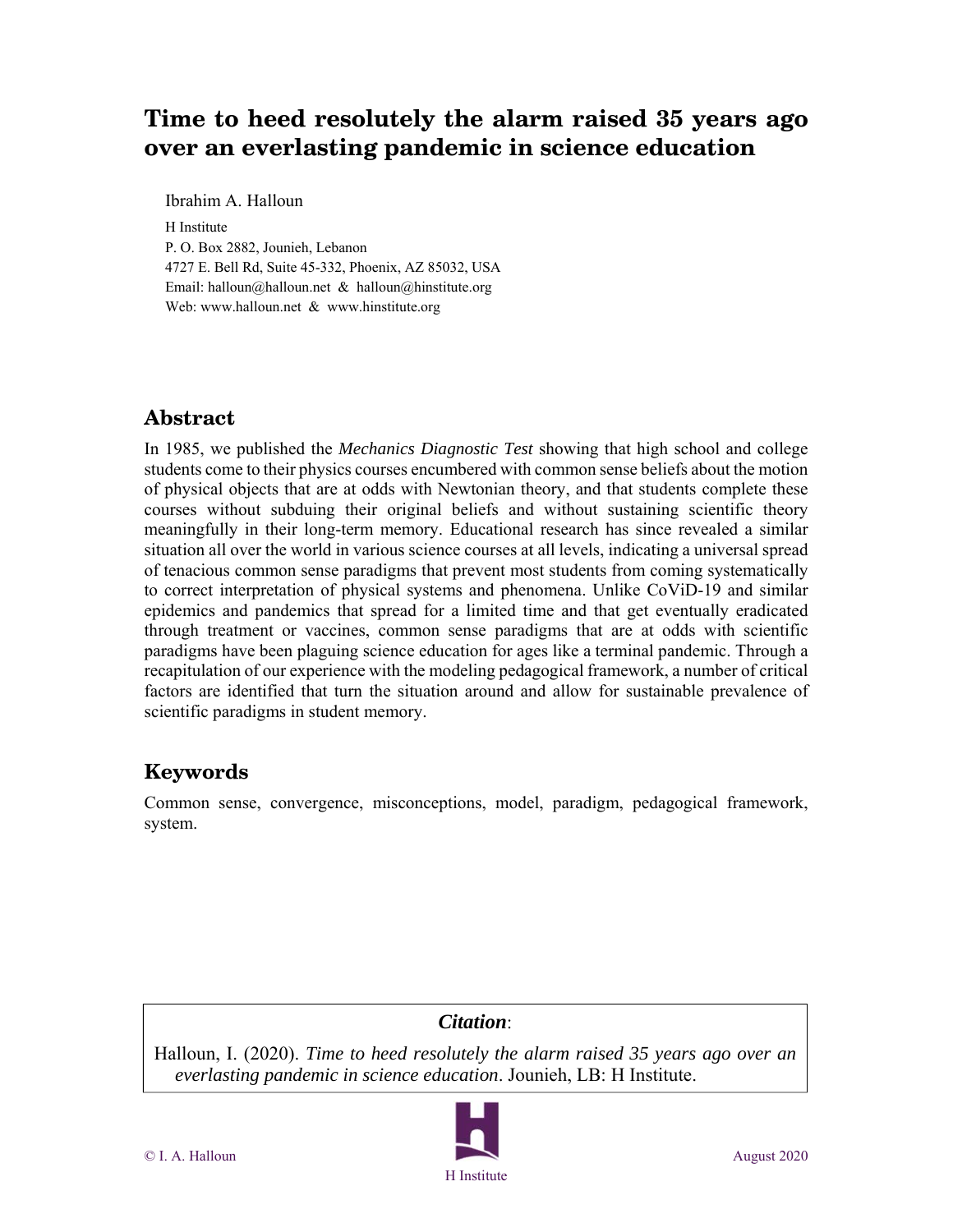Thirty-five years ago, we published two complementary articles<sup>1</sup> in the American Journal of Physics about the *Mechanics Diagnostic Test* (MDT) originally developed as part of my PhD dissertation at Arizona State University (ASU) on model-based instruction of Newtonian theory. Four major results came out of administering MDT to high school and college students:

- 1. Students come to their physics courses with common sense (CS) beliefs about the motion of physical objects that are at odds with Newtonian theory.
- 2. These beliefs, often labelled as naive, lay, or folk beliefs or conceptions, misconceptions, or alternative conceptions, are deeply rooted in students' minds as part of their overall CS paradigms, and common modes of science instruction do very little to subdue these beliefs and paradigms.
- 3. CS paradigms govern students' cognitive processes and prevent them from meaningful learning of scientific theory and thus from correct interpretation of real world systems and phenomena.
- 4. Students may successfully pass course exams by reproducing course materials they learned by rote and retained by heart in their short-term memory. The same students often fail drastically on the same exams given awhile later, indicating that assimilated science materials either did not make their way to student long-term memory (LTM) or, if they did, these materials are being inhibited from activation by CS paradigms that are tenaciously sustained in student LTM.

MDT was revised first into the *Force Concept Inventory*2, and then to become part of the *Inventories of Basic Conceptions*3. Other diagnostic tests and inventories have been developed before and after MDT in physics and other scientific fields all coming, until the present day, to results similar to the ones indicated above in the respective fields. Flawed common sense beliefs have plagued science education for ages like a cognitive pandemic. Unlike epidemics and pandemics like CoViD-19 that health sciences have figured out how to eradicate with proper treatment or vaccines, and will hopefully continue to do so, the cognitive pandemic in science education has so far looked – and wrongly so – as an everlasting terminal pandemic without prospects in sight for eradicating it widely at any educational or geographic level.

Student beliefs about physical systems or phenomena that are at odds with scientific theory can, and must, be understood within the framework of ordinary people common sense (CS) paradigms. According to such naturally predominant paradigms, and among other things, the reality of physical systems and phenomena is exposed directly to our senses, and thus most ordinary people believe that the Sun turns around the Earth because this is the way it appears to us. About four centuries ago, Galileo Galilei, the father of modern science, taught us that this is far from being true and that direct human perception is often deceiving. Thus, in order to understand the universe, we have to transcend our perceptions and imagine how the world could actually exist in a way that is not exposed directly to our senses. As such, we can then realize that the Earth turns around the Sun and not the other way around. In this and many other respects, scientific paradigms are counterintuitive, which makes it hard to let them prevail\* over CS paradigms in students' minds without resolute and purposeful efforts in this direction in formal education beginning at an early age.



<sup>\*</sup> Potvin et al.<sup>4</sup> have shown that "acquired scientific knowledge does not necessarily erase or alter initial nonscientific knowledge but rather coexists with it", and "that misconceptions continue to interfere with performance even when there is a higher degree of scientific expertise", which indicates a "conceptual prevalence" of scientific conceptions in experienced people's LTM rather than a "conceptual change" from CS to scientific conceptions.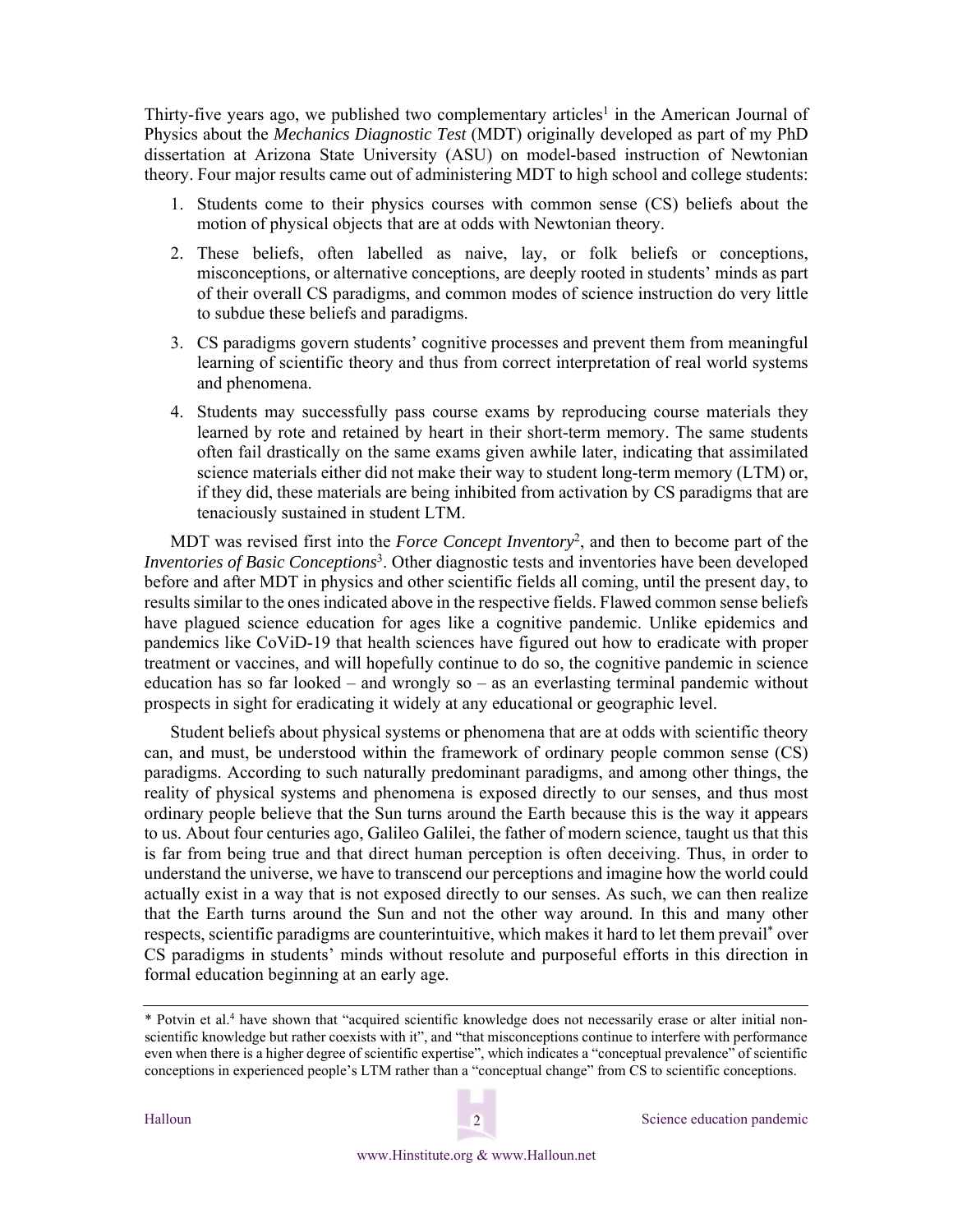Traditional science curricula that work primarily on conveying specific aspects of scientific theory – often haphazardly selected – cannot help students achieve such prevalence\*, not to mention a Galilean paradigm shift. That is why calls have reverberated, and efforts been deployed within the educational community for decades now to change course, but unfortunately often to no avail. Local noteworthy efforts have been deployed around the globe to this end in two often separate but complementary directions. Most efforts have concentrated on developing student-centered, interactive learning strategies<sup>5</sup> that aim at giving students control over their own learning so that they may supposedly develop appropriate means of knowledge construction and deployment. Other efforts, like in the case of Project 2061 and NGSS<sup>6</sup>, have concentrated on identifying generic scientific conceptions and practices that would help students organize their knowledge coherently and deploy such knowledge productively and creatively in a diversity of contexts.

These efforts have engaged a good number of well-accomplished groups and individuals concerned with science education, and costed enormous amounts of money. However, they had so far limited impact and did not pay off significantly at broad local or global levels. Changes brought about in the desired direction by a given group or individual have been hardly sustained, if any, and rarely reproduced at the same level of success by concerned others. Looking at the broad spectrum of high school and college students, researchers keep getting results similar to the ones we published 35 years ago, with no systemic reform producing desired changes at large scale. Our experience suggests that, no matter how gloomy the situation may actually look, there are effective ways to turn things around and bring the so far obstinate cognitive pandemic of CS paradigms under control.

MDT was originally developed not for its own sake, but as part of a battery of instruments designed to ascertain the efficiency of a modeling pedagogical framework that I first conceived at ASU for my PhD dissertation<sup>7</sup>, and continued developing afterwards in collaboration with colleagues at ASU and elsewhere. From start, development of the modeling framework went along both directions mentioned above that are part of what I refer to hereafter as academic and cognitive dimensions addressing respectively "what" and "how" to teach and learn things, first in physics and then in science<sup>8</sup>. Our academic perspective is model-laden. As such, we defined scientific models and modeling processes and transformed them from conceptual tools and research methodology for scientists to describe and explain patterns in the structure and/or behavior of physical realities (real world systems and phenomena) to pedagogical means for students to understand such realities meaningfully and answer questions and solve problems about them successfully and creatively. Our cognitive perspective is mind and brain oriented, student-centered and teacher-mediated. As such, we devised the modeling cycle as a comprehensive methodology of guided experiential learning for model construction and deployment and insightful regulation of student common sense conceptions and practices on the long road of the aspired scientific paradigms' prevalence\*. Details about the modeling pedagogical framework follow gradually below.

Work with colleagues and student teachers implementing the modeling pedagogical framework throughout the years at the college and pre-college levels (hereafter referred to as "modeling teachers") allowed us to identify a number of factors that are critical for any pedagogical framework, and not only the modeling framework, to succeed making scientific episteme and methodology – and eventually scientific paradigms – prevail in students' longterm memory (LTM). Seven of these factors are outlined in the following. Comparison of the



<sup>\*</sup> Footnote on previous page.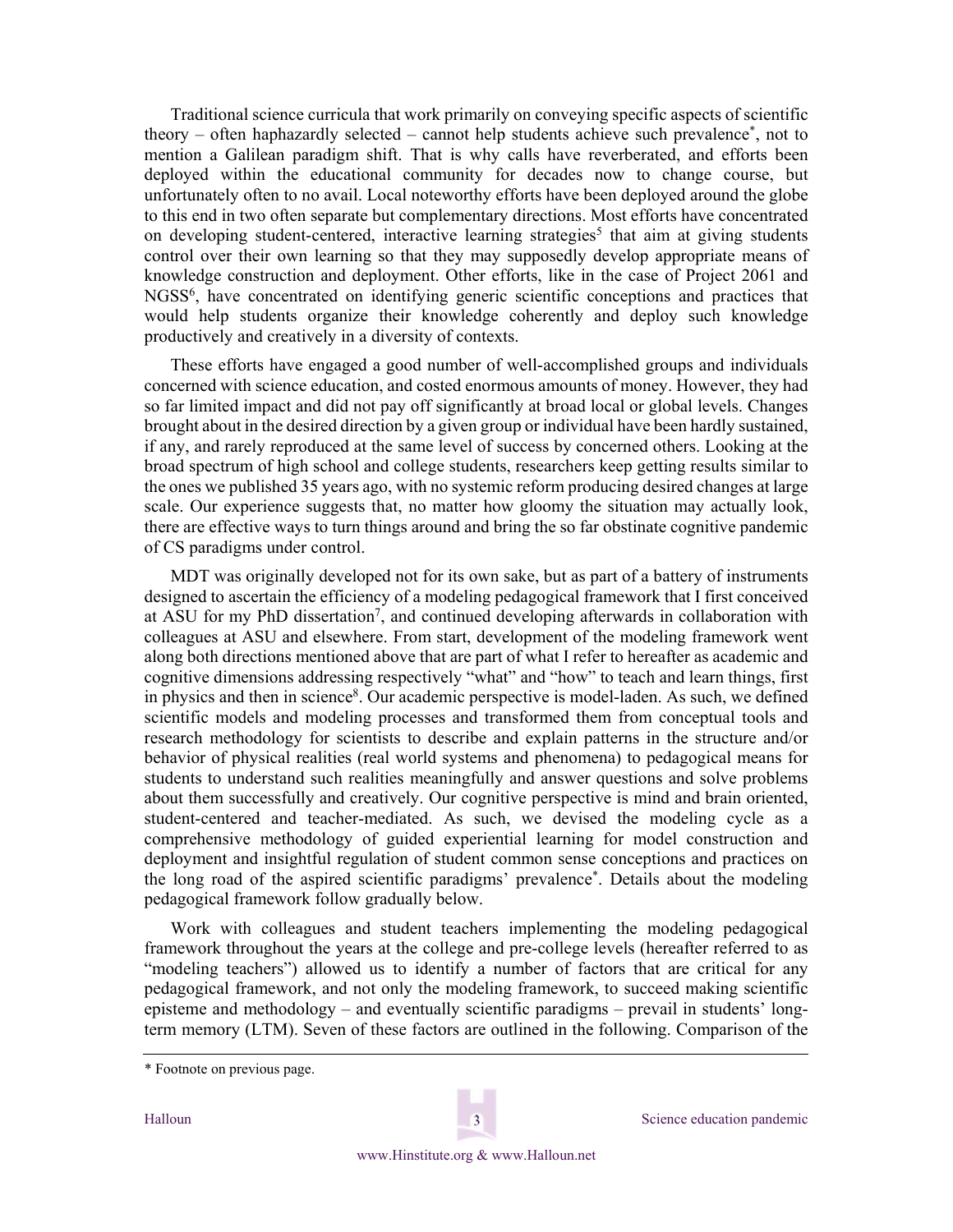efficiency of various teacher groups mentioned throughout our discussion is made based on their students' performance on inventories<sup>3</sup> like IBC and VASS administered before and after instruction, regular course exams, and large-scale, high-stakes standardized tests.

## 1. *Attention to both framework dimensions*

A myth, or pedagogical misconception, has long prevailed in the educational community that students are capable, on their own, to: (a) figure out what science, or any other field, is about once exposed to related course materials under the authority of teacher or textbook, and (b) learn these materials meaningfully and sustain them in LTM. Research has always shown that this is far from being the case. Science curricula, and thus pedagogical frameworks in the context of which they are designed and implemented, should be about both "what" to learn about and in science (academic dimension) and "how" to learn scientific episteme and methodology (cognitive dimension). Missing or underestimating either dimension prevent teachers from helping their students develop meaningful and sustainable scientific knowledge that prevails over CS beliefs and paradigms in student LTM. In fact, contrary to their peers who duly cover both academic and cognitive dimensions, modeling teachers cannot bring their students up to the desired level of understanding of science when they concentrate on either model-based content or the modeling cycle but not both.

Any curriculum must explicitly and evenly cover both academic and cognitive dimensions, whatever its academic scope and audience. It must also cover all affective and sensorimotor aspects that affect learning and that are part of comprehensive profile development, especially when a curriculum is designed to empower students for success in life and not merely with specific academic capabilities. To this end, a curriculum must be conceived and implemented under an appropriate pedagogical framework that mandates how to develop individual students' profiles in all respects.

Our discussion is hereby limited to pedagogical frameworks, not curricula, along the academic and cognitive dimensions, and only to the extent that our own experience allows it. Unlike a curriculum that goes into the details of "what" and "how" to teach and learn things, a pedagogical framework specifies only general foundations that help curriculum developers be systematic, and thus coherent and consistent in spelling out needed details within and across different subject matters and educational levels.

The academic dimension in a given framework is primarily about paradigmatic premises, especially epistemological and methodological tenets and principles pertaining to the discipline(s) or field(s) the framework is about. In the epistemological respect, a framework specifies what a given discipline (e.g., physics) or field (e.g., science) is about, how professional (academic) knowledge is generally organized in this discipline or field, and how it relates to the real world. In the methodological respect, the framework specifies how professionals in this discipline or field go about setting and achieving their goals, asking and answering questions, and thus how they go about constructing, corroborating, and deploying their commonly accepted knowledge.

The cognitive dimension is more generic and cuts in many respects across various fields and thus various curricula since it pertains to how people learn in any domain, notwithstanding the fact that every discipline has its own peculiarities that the cognitive dimension needs to pay attention to. This dimension specifies cognitive tenets and principles about how the human mind and brain are and work at different ages, how students can learn meaningfully, and not by rote, what they are ready to learn at specific ages, and how they evolve from a neuro-cognitive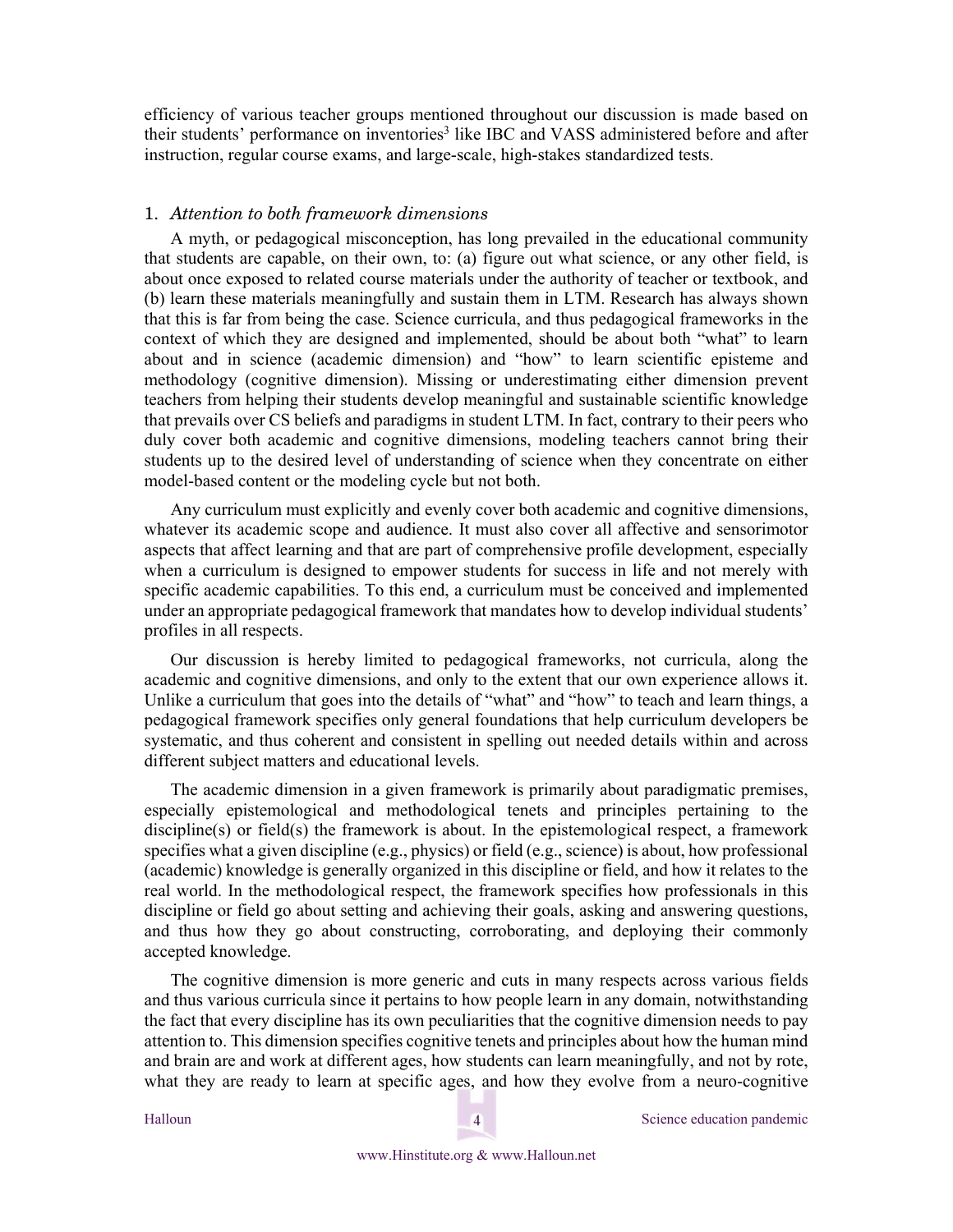perspective across age and school levels. It also specifies rules and guidelines for how learning and instruction should be planned and carried out in formal education settings at every school level. For curriculum developers and especially teachers to carry out their mission successfully, academic and cognitive dimensions need to be spelled out in any pedagogical framework somewhat along the lines discussed next.

# 2. *Comprehensive attention to each framework dimension*

A pedagogical framework needs to be crafted carefully, and duly corroborated, in both academic and cognitive respects. As mentioned above, the academic dimension needs to reveal in every possible detail what a given discipline (or field) is about, how its episteme is organized, and how professionals in that discipline go about setting and achieving their goals. In these respects, under the modeling pedagogical framework<sup>8, 9</sup>, we hold, among others, that:

- a) science is primarily about the description and explanation of patterns in the structure and behavior of physical systems;
- b) scientific episteme consists of scientific theories, with each theory organized around a limited number of conceptual models representing in specific respects particular real world patterns;
- c) scientists construct, corroborate, and deploy conceptual models systemically and systematically to reliably interpret physical realities (describe and explain respective patterns) and deal with them creatively and innovatively (infer their past and predict their future, control and change their states, and invent related artifacts);
- d) scientific models and modeling allow for a coherent big picture and efficient knowledge transfer within and among different scientific disciplines, and for efficient and practical convergence between these and non-scientific disciplines;
- e) any science curriculum should thus be primarily about scientific models and modeling, and any science course should be organized explicitly around a small set of models that show well enough how the respective scientific theory serves its function at a level that matches students' cognitive potentials.

The cognitive dimension needs to prescribe, based on reliable research in cognitive science and neuroscience, how students may achieve meaningful understanding of the academic perspective above and develop their paradigms and profiles to reasonable levels. To this end, and among other things, under the modeling pedagogical framework<sup>8, 9</sup>:

- a) students are engaged, individually and in groups, in experiential learning cycles for model construction and deployment (modeling cycles);
- b) students rely on a systemic schema, a generic template for constructing any conception (concepts and relations among concepts) in any field, to construct any scientific model and spell out its details under a specific framework (scientific theory), and in accordance with a well-defined taxonomy of learning outcomes;
- c) students deploy a generic, systemic scheme for model construction and deployment, and thus all sorts of problem solving;
- d) students are constantly engaged in insightful dialectics for revealing and resolving any issue within their own paradigms, in correspondence to the real world and in commensurability with scientific paradigms;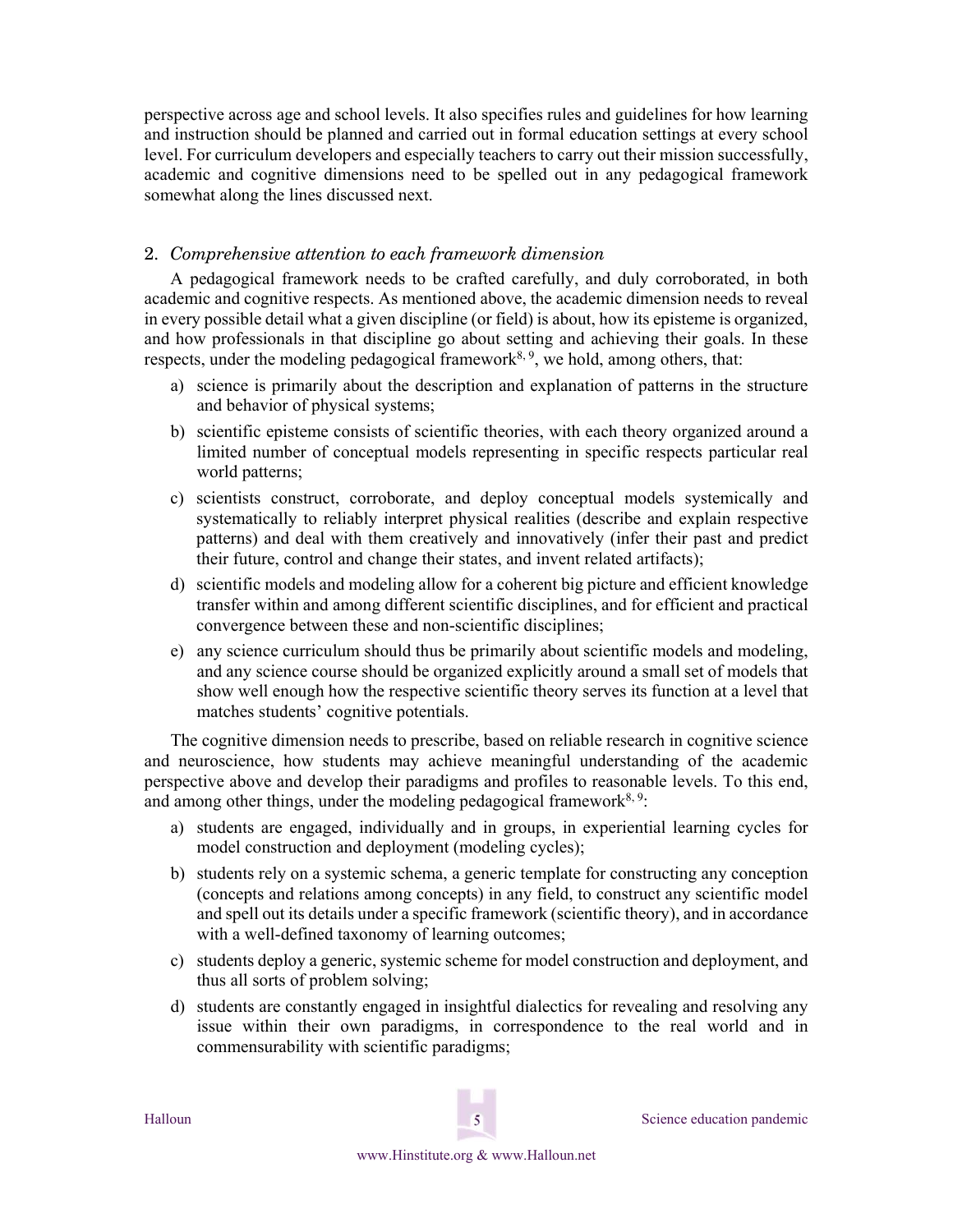e) teachers plan efficient modeling cycles, with each cycle dedicated to student construction and deployment of one particular scientific model under teacher mediation involving Socratic dialogues and timely intervention tailored to students' individual needs.

Modeling teachers who cover all five facets mentioned above in each of the academic dimension and cognitive dimension lead their students to better achievement than the students of their peers who miss or play down any facet in a given dimension. Certain facets appear in certain comparative evaluation instances more significant (or detrimental) than others, and other facets do so in other instances. This leads us to the conviction that any pedagogical framework like the modeling framework should be handled as a package deal to lead students to desired ends, with every facet given due attention in accordance with the initial knowledge state of students and their competence at a given point of instruction.

## 3. *Preserving the integrity of each framework facet*

Teachers are not all expected, and should never be, to handle the same way every facet in every dimension of a given pedagogical framework. A framework should never be designed and adapted as a one-size-fits-all. It should be conceived as, or with the spirit of, a series of flexible standards or benchmarks that individual teachers can adapt, with proper guidelines, to their students' needs in every dimension and facet. However, teachers should never leave out any given dimension or any facet as mentioned above. Most importantly, they should never play down, water down or, worse, misinterpret any facet.

Take for example facet  $(c)$  in the academic dimension and facet  $(d)$  in the cognitive dimension of the modeling pedagogical framework outlined above (§ 2). With respect to the former facet, some teachers misconstrue a scientific model and water it down to an algebraic equation and/or some other mathematical representation, leaving out all necessary details specified in the four dimensions of the systemic schema mentioned in cognitive facet (b). These dimensions are: (a) the foundational premises of the scientific theory to which a model belongs, (b) the scope of the model (what pattern it represents and what it describes and/or explains about this pattern and model referents, i.e., physical realities manifesting the pattern), (c) its constitution (what entities make up the model and its environment and how these entities interact and affect the model structure), and (d) its performance (how and why the model works, or its referents behave, and what are the outcomes).

As for cognitive facet (d), some teachers water down insightful dialectics to having groups of students exposing their work in class (e.g., on whiteboards) and engaging in discussions about the relative "correctness" of each work. The dialectics in question are however prescribed in the modeling framework along three complementary directions addressing: (a) intrinsic coherence and consistency within one's own paradigm, (b) correspondence to real world systems and phenomena, and (c) commensurability with scientific paradigms.

Teachers who water down these two facets, or any other facet, may help their students reproduce correct answers on specific questions or problems in the short term, but not reach meaningful, generic, and sustainable learning of scientific theory. The situation gets worse when teachers misinterpret the modeling framework, as it has sometimes come to our surprise in the literature, and even much worse when we get misquoted altogether and/or attributed ideas we have always warned against!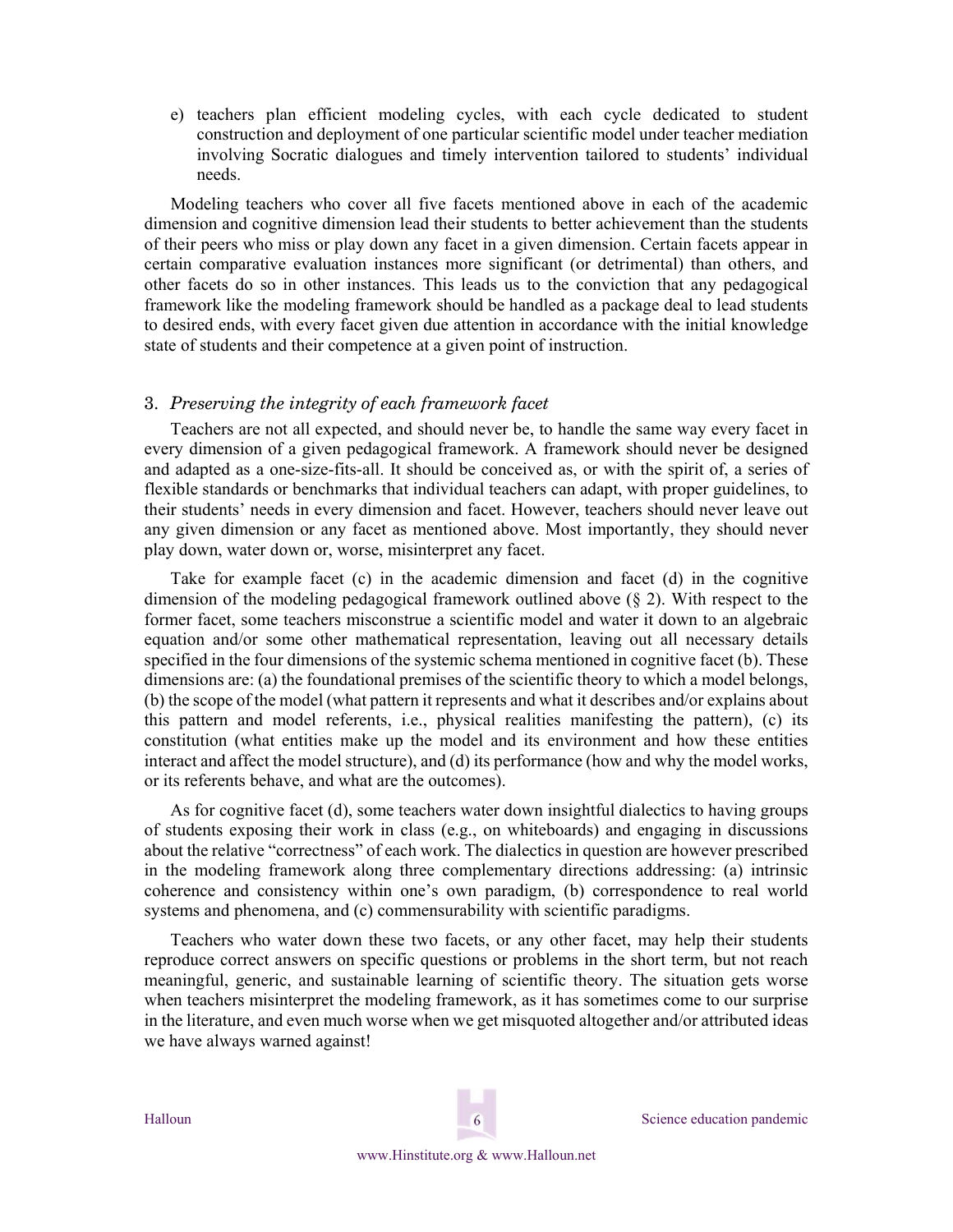### 4. *Convergence within and with science*

Virtually everything we rely upon in our daily life is the result of convergence among many disciplines or fields, i.e., the result of professionals coming from different areas of expertise to work coherently together for the purpose of bringing about some products or services that could not be brought about independently in either profession. The modeling framework, along with *Systemic Cognition and Education (SCE)*9, the more generic pedagogical framework for student and teacher education that emerged from the modeling framework to serve all fields at all levels, is well suited for educational convergence among various scientific disciplines and between these and non-scientific disciplines<sup>10</sup>. In fact, when modeling teachers engage students in a given course in cross-disciplinary exercises to promote convergence among different scientific disciplines based upon model-based episteme and modeling methodology, students perform better in such a course and are prepared to transfer what they learn there to other courses.

Scientific models and modeling processes readily allow for convergence within all scientific fields and disciplines. As conceptual systems representing real world patterns in the structure and/or behavior of physical systems, scientific models also allow for convergence<sup>10</sup> with nonscientific fields and disciplines, especially when the latter are conceived from a systemic perspective and when related educational curricula are designed and deployed under systemic pedagogical frameworks like SCE.

Convergence we are concerned about is neither about full integration of disciplines nor about any form of supervenience or hegemony that rebukes the merits of any discipline or annihilates it through fusion with other disciplines. Our advocated convergence is *differential*<sup>10</sup> in the sense that it honors and spares the integrity and sovereignty of any discipline in all foundational and practical respects, while recognizing the interdependence of certain disciplines in specific respects and the possibility of any discipline to benefit from other disciplines at any time and place. As such, differential convergence education can take place feasibly and reasonably within traditional discipline-based education<sup>10</sup>. It can, and should, especially help to bridge the traditional divides between general education and technical and vocational education in ways that bring formal education as close as possible to the realities of the job market and the practical needs of everyday life. It should subsequently help students develop at school enough knowledge about the prospects and required qualifications of potential careers so that they would not waste time and money figuring out what major to go for in college / university.

### 5. *Teaching not to the test but for meaningful learning*

Doing well on inventories like ours, or passing tests and exams of any sort, should never be an end by itself, and teaching to the test, any sort of test, should never be a valued instructional practice. This can never help students learn anything meaningfully, and especially not overcome their CS paradigms. Some teachers using our inventories go over them in class and discuss wrong alternatives on every item, hoping that this would help students overcome their CS beliefs. These teachers become satisfied when their students get subsequently high scores on the inventories, believing that they have actually succeeded to eradicate CS beliefs from students' minds. Similarly, when these or other teachers follow the same practice with typical course exams, and students later perform well on items covered in class, they assume that such good performance indicates meaningful learning of course materials. Unfortunately, this cannot be farthest from the truth. Research has always shown, ours included, that students can memorize by rote correct answers to questions or solutions to problems and succeed

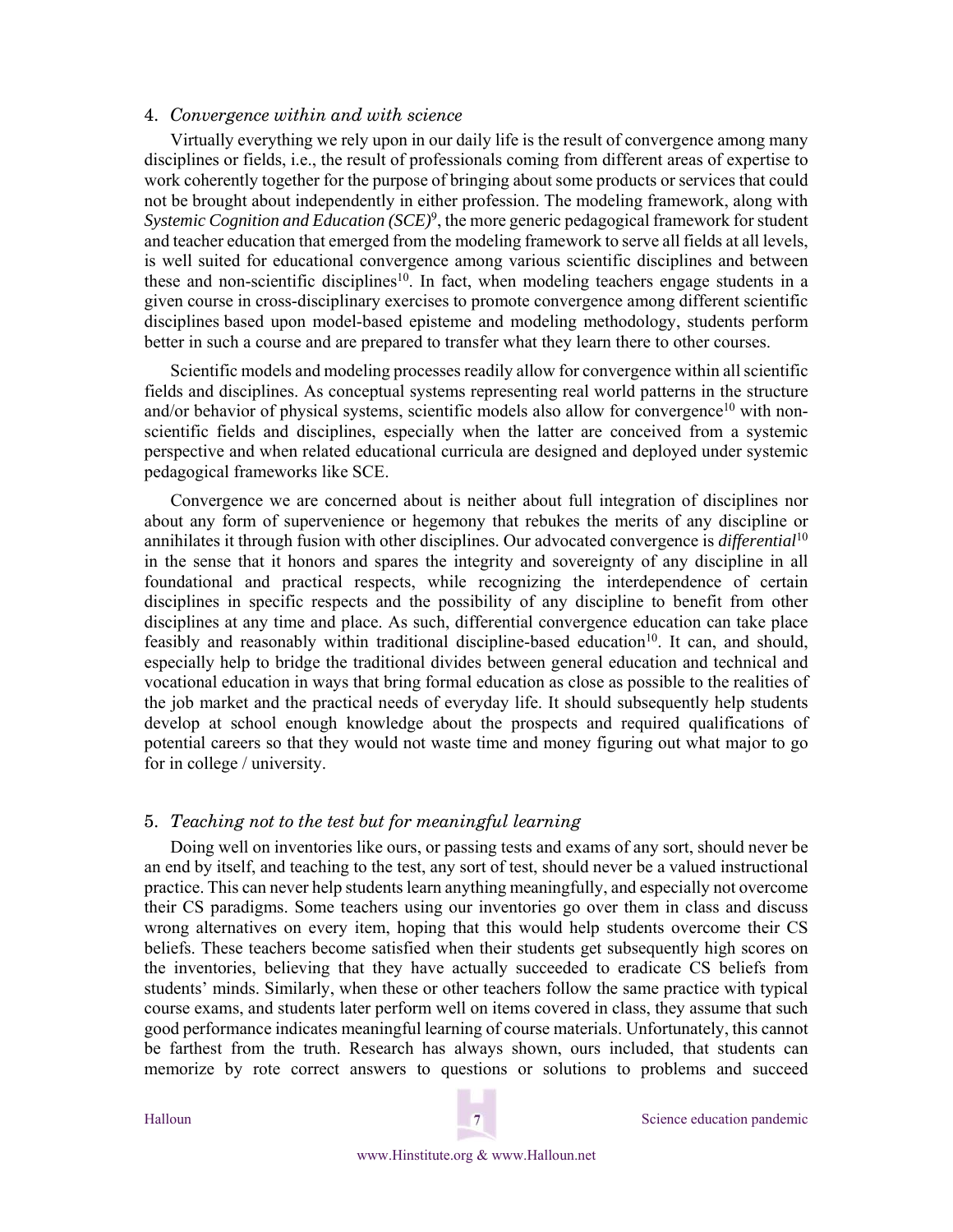reproducing them on assignments and exams without necessarily understanding the science behind those answers and solutions. Moreover, students retain correct answers and solutions in their short-term memory as long as they think they need them for any purpose. Once that purpose served, retained knowledge is unconsciously erased from students' memories and forgotten altogether. That is why the performance of these students drops drastically on our inventories, and other tests and exams, when taken again a few months or even weeks after their apparently good original performance.

The modeling framework is designed to help students not simply answer specific questions and solve specific problems correctly, but most importantly "think like scientists" and develop systemic schemata and schemes that they can deploy systematically to interpret physical realities and answer any question and solve any problem in any context. Modeling cycles are meant to achieve this end by engaging students in model construction and deployment while continuously evaluating and regulating their own thoughts and practices. The three forms of insightful dialectics mentioned above  $(\S 3)$  are crucial to help students convincingly realize: (a) the shortcomings of their CS beliefs and practices, including the way they answer questions and solve problems, and subsequently (b) the need to shift paradigm altogether in order to systematically come out with viable answers and solutions to real world questions and problems. Purposeful transcendence of CS paradigms becomes then achievable when students appreciate the value of scientific episteme and methodology in interpreting meaningfully, and dealing creatively with, physical realities, and thus become motivated and gamed enough to develop and sustain such efficient and reliable alternatives.

#### 6. *Reasonable expectations*

Any pedagogical framework and any curriculum should have reasonable expectations about both students and teachers so that both groups may willingly, constructively, and efficiently achieve what is expected of them. Curriculum developers and teachers should be well aware of what students can actually achieve, and how they can feasibly do so, at specific points of instruction, given their natural cognitive state and their educational background. They should especially know how neuro-cognitive maturity determines learning, somewhat in the Piagetian sense, and how learning can determine neuro-cognitive growth, somewhat in the Vygotskian sense. Cognitive science and especially neuroscience are indispensable in this respect.

Among other things, SCE specifies<sup>9</sup> five stages of cognitive development, along with the pedagogical requirements for what students can accomplish at each stage. Systemic tools, including a taxonomy of learning outcomes are also available that help teachers and curriculum developers spell out what students can and should accomplish in each stage about a given scientific model and modeling process (or any system and systemic process outside science).

Meanwhile, curriculum developers, teacher education institutions, and education authorities and administrators should all have reasonable expectations of what teachers can accomplish with their students given, among others, their professional background and the state of the entire ecology in which they are working, including the state of their students, available resources, and workload, incentives, and compensation.

### 7. *Professional training and support*

Teachers have to be trained and treated as professionals, and they have to carry out their mission as such. Once in-service, teachers cannot, and should not, be left on their own.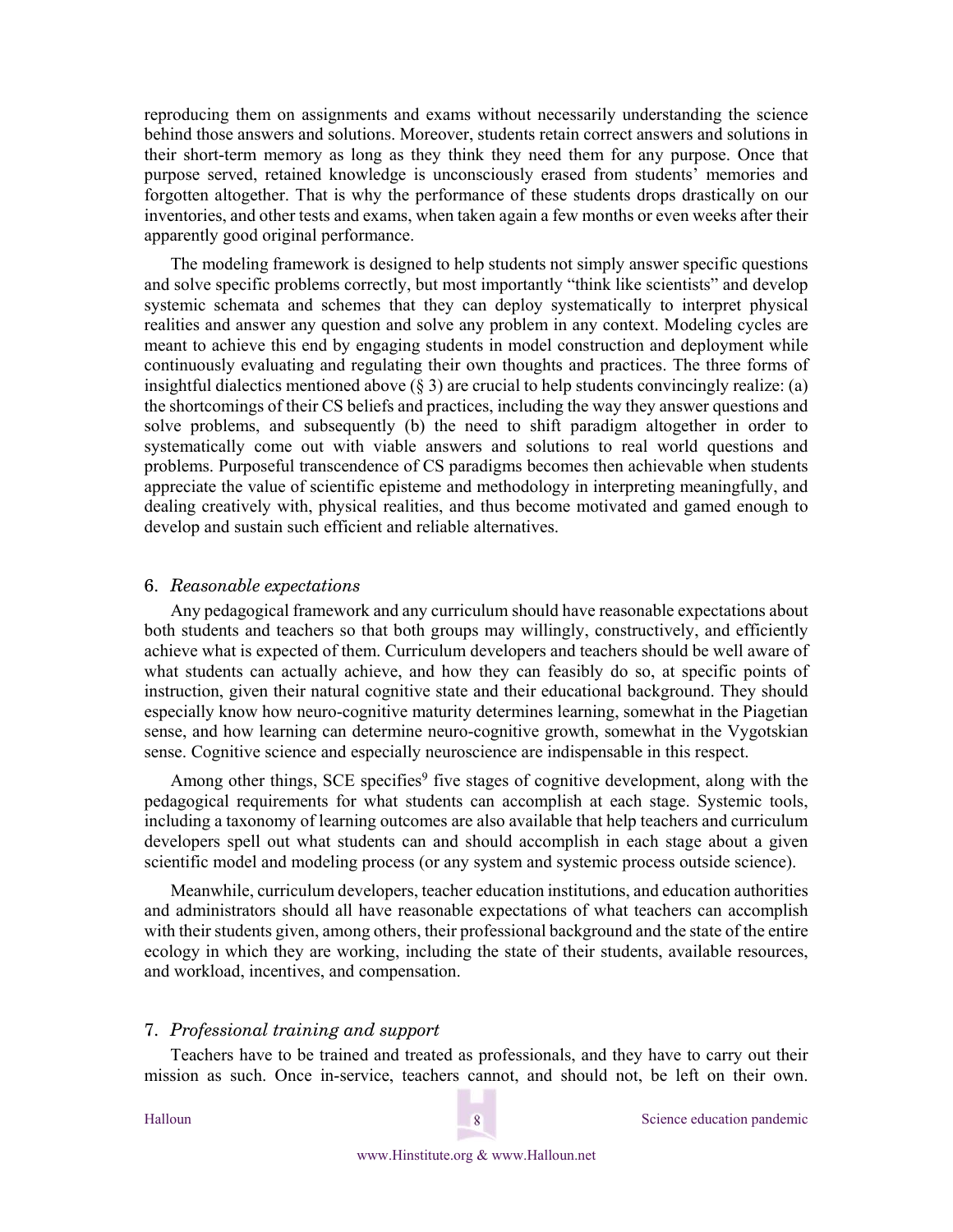Appropriate systems, platforms, and mechanisms should be in place to continuously monitor students and teachers, provide timely support for teachers in need, and ensure efficient sharing of best practices (through some sort of "communities of practice" like professional learning communities) and continuous professional development for all teachers. Moreover, teachers and all other stakeholders must constantly be supported to heed and meet any challenge that may arise, including unprecedented qualifications and needs that could eventually emerge in the job market and various aspects of life and that education must prepare students for.

The modeling pedagogical framework is not a traditional didactic framework for lecture and demonstration about scientific bits and pieces. It is about teacher-mediated student development of meaningful and productive model-based scientific theory and paradigm, including generic means and methods for insightful and regulatory knowledge development, and thus for helping students (and teachers!) transcend their CS paradigms. Teachers need intense clinical training to master and efficiently deploy such a framework, including continuous workshops and support while in service. Our experience suggests that teachers can do significantly better and be more at ease if: (a) the framework is part of their pre-service education at the undergraduate and graduate levels, and (b) curricula they implement are conceived in this framework or another framework that can accommodate, or be adapted to, modeling tenets and principles in both academic and cognitive respects.

Common sense beliefs revealed by MDT and similar inventories are not held by students about specific physical systems and phenomena in isolation of other thoughts and practices. These beliefs stem from overall CS paradigms that govern everything students and other ordinary people think about, and do with, physical realities. Counterpart, scientific paradigms are largely counterintuitive and hard to consider and develop without formal education under appropriate pedagogical frameworks that take into consideration the state of mind of both students and scientists. The modeling pedagogical framework is such a framework, and it has proven viable in over thirty years of practice and continuous development at the college and pre-college levels. With proper training and support, understanding and appreciation of concerned authorities (!), and under appropriate pedagogical frameworks like the modeling framework, teachers can heed resolutely the alarm we raised 35 years ago and tame down students' CS paradigms to the extent of having scientific paradigms prevail meaningfully in their long-term memory.

### **References**

1. Halloun, I., & Hestenes, D. (1985). The initial knowledge state of college physics students. *American Journal of Physics, 53* (11)*,* 1043–1055.

 - - - - -. (1985). Common sense concepts about motion. *American Journal of Physics, 53* (11)*,* 1056– 1065.

The two articles became the 1985 *Most Memorable Articles* of the *American Journal of Physics*. *AJP*. (1993). 61 (2), 103–105.

2. Hestenes, D., Wells, M., & Swackhamer, G. (1992). Force Concept Inventory. *Physics Teacher*, *30*  (4), 141–151.

I. Halloun, R.R. Hake, and E.P. Mosca revised FCI in 1994 into the form still in use.